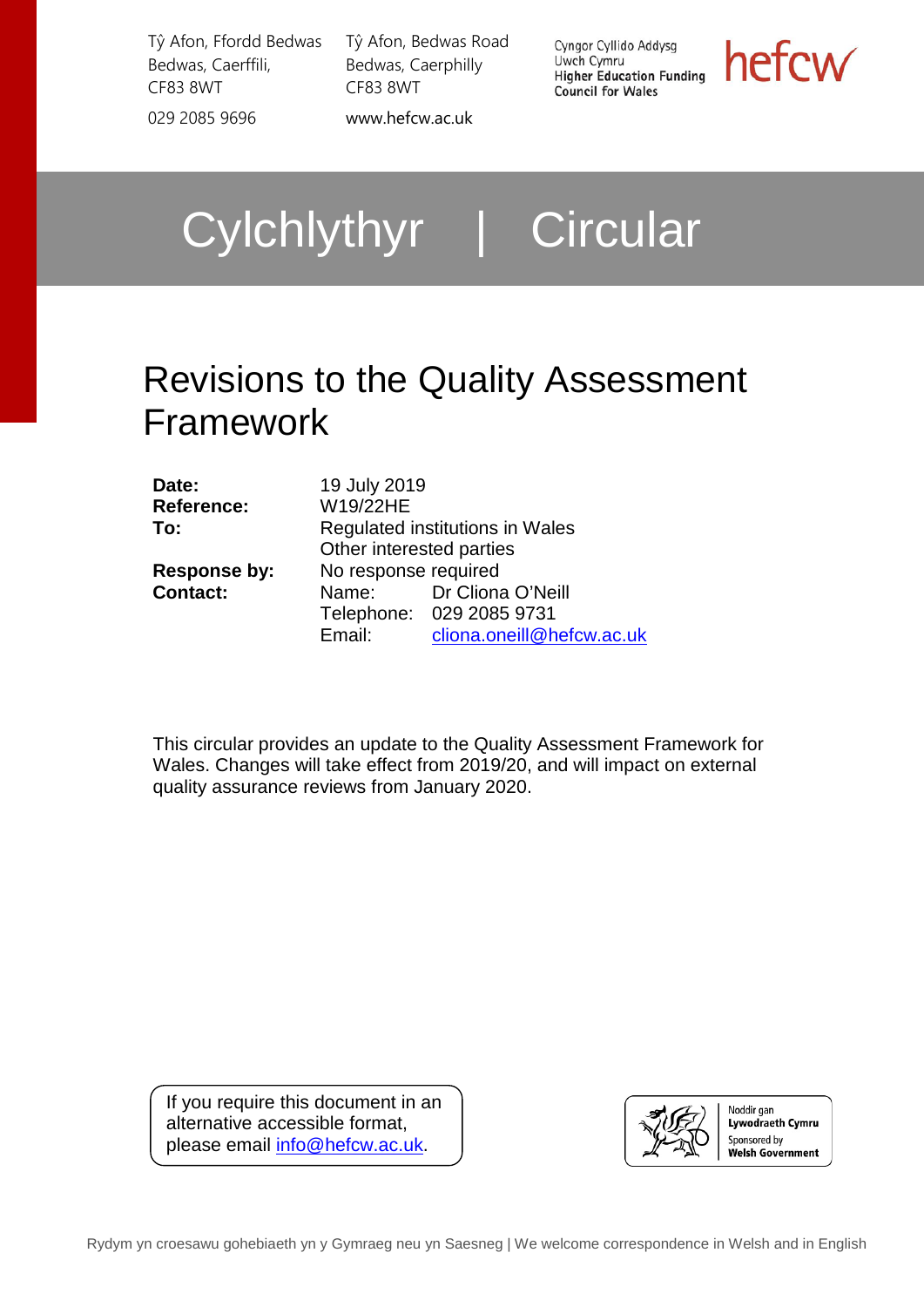# **Introduction**

1. This circular provides an update to the Quality Assessment Framework for Wales. Changes will take effect from 2019/20, and will impact on external quality assurance reviews from January 2020.

# **Background**

- 2. [Circular W18/05HE](https://www.hefcw.ac.uk/publications/circulars/circulars_2018.aspx) published the Quality Assessment Framework (QAF) for Wales. That circular noted that the Framework needed to be flexible to take account of developments in quality at UK level and in light of proposals to form a post-compulsory education commission, and would be kept under review.
- 3. HEFCW's Quality Assessment Committee (QAC) has advised on changes to the Quality Assessment Framework.

### **Changes**

- 4. QAC advised that the proposed changes to the QAF were not substantive. Therefore HEFCW carried out a soft consultation, rather than a full consultation, in order to minimise the burden on institutions.
- 5. The soft consultation involved providing a draft amended document to the following groups and organisations for comment:
	- Higher Education in Further Education Network;
	- National Union of Students Wales;
	- Students' Unions;
	- Universities Wales;
	- Universities Wales Pro Vice Chancellors' Learning and Teaching Advisory Group; and
	- Wales Quality Network.
- 6. The principal changes proposed to the QAF were as follows:
	- The integration of core and common practices within the Quality Code, characteristics statements and subject benchmark statements, where appropriate, into the baseline as Wales-only elements;
	- Amending the second judgement of the external quality assurance review to focus on relevant baseline requirements rather than the full set (circular W19/23HE refers);
	- Inclusion of a statement regarding HEFCW's use of the European Standards and Guidelines as a key reference point;
	- Making reference to HEFCW's Procedures for assessing the risk to the quality of education, and reducing references to quality that is, or is likely to become, inadequate;
	- Updating the text regarding degree standards to reflect the publication of the UK statement of intent, and the subsequent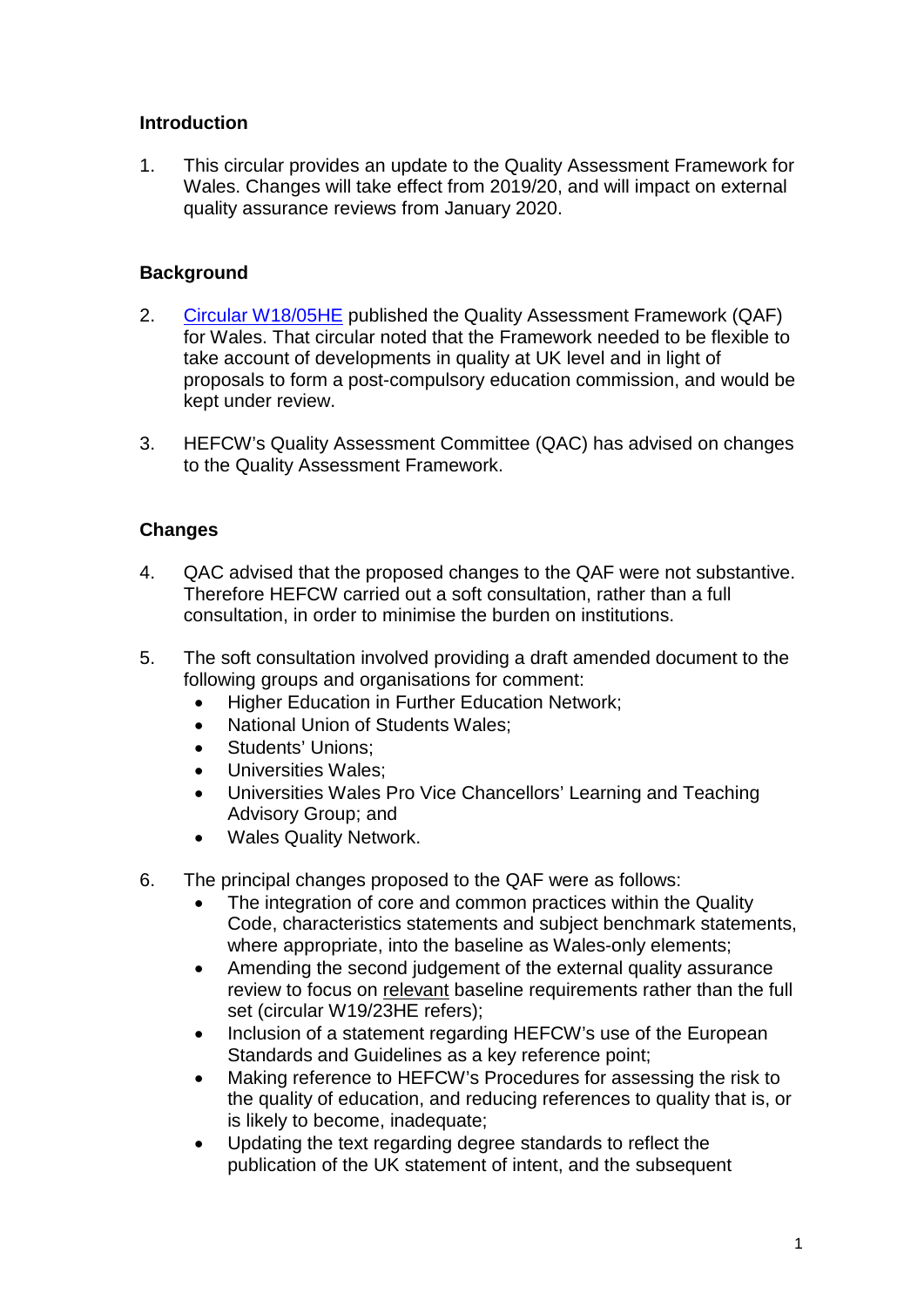agreement by Welsh institutions that they would publish statements articulating the outcomes of an internal review of degree standards by 2019/20;

- Updating the section on protection of the international reputation of the UK higher education brand to take account of developments in this area, including amending the text to confirm that HEFCW will work with the QAA and the sector to ensure that appropriate oversight of transnational provision is maintained;
- Updating references to the Higher Education Academy to refer to AdvanceHE.
- 7. Feedback from the soft consultation, together with HEFCW's responses, was considered by QAC and is provided below:
	- Where there is reference to Welsh Universities, it should be clear where this covers FE Colleges delivering HE provision, such as regulated institutions and those with specific programme designation; *[no changes were needed to achieve this]*
	- FE institutions would be able to develop an Institutional Statement on Degree Standards where the FEIs award the grades at their own exam boards. Guidance would be required as to what the statement should cover, to gain a feel of what it should look like; *[this work will be led by UUK – no changes to the QAF needed]*
	- For FEIs, the institutional statement would need to be able to differentiate between regulations agreed by different HEI partner institutions, for example if a FEI has more than one HE awarding institution that are presented in their own boards. For this purpose, the awarding institution would need to approve the statement to ensure it maintains the standards set by the HEI; *[point for consideration by FEIs]*
	- Staff development sessions would be required in FE to ensure that tutors were aware of the European Standards and Guidelines; *[point for consideration by FEIs]*
	- Para 15 If subject benchmark statements/characteristics statements are to be used, HEFCW will need to have the QAA commit to a published schedule of review and consultation as many of them are outdated, and in some cases do not exist at all (particularly at Level 7); *[amended to clarify that subject benchmark statements and characteristics statements should be included where appropriate]*
	- Para 15 the addition of the core and common practices was welcomed but it would be useful to understand whether these will be incorporated into activity due to occur in 2019/20; *[the cover circular to clarify that the changes will be implemented into external quality reviews from January 2020]*
	- Para 18 The footnote should be clarified; *[removed the footnote and amended the text to clarify]*
	- Para 41 use the terms grade improvement/ grade inflation rather than degree improvement/ degree inflation; *[amendment made]*
	- Para 42 The consensus was that the individual institutions have varied missions, value-added activity and degree algorithms. There is